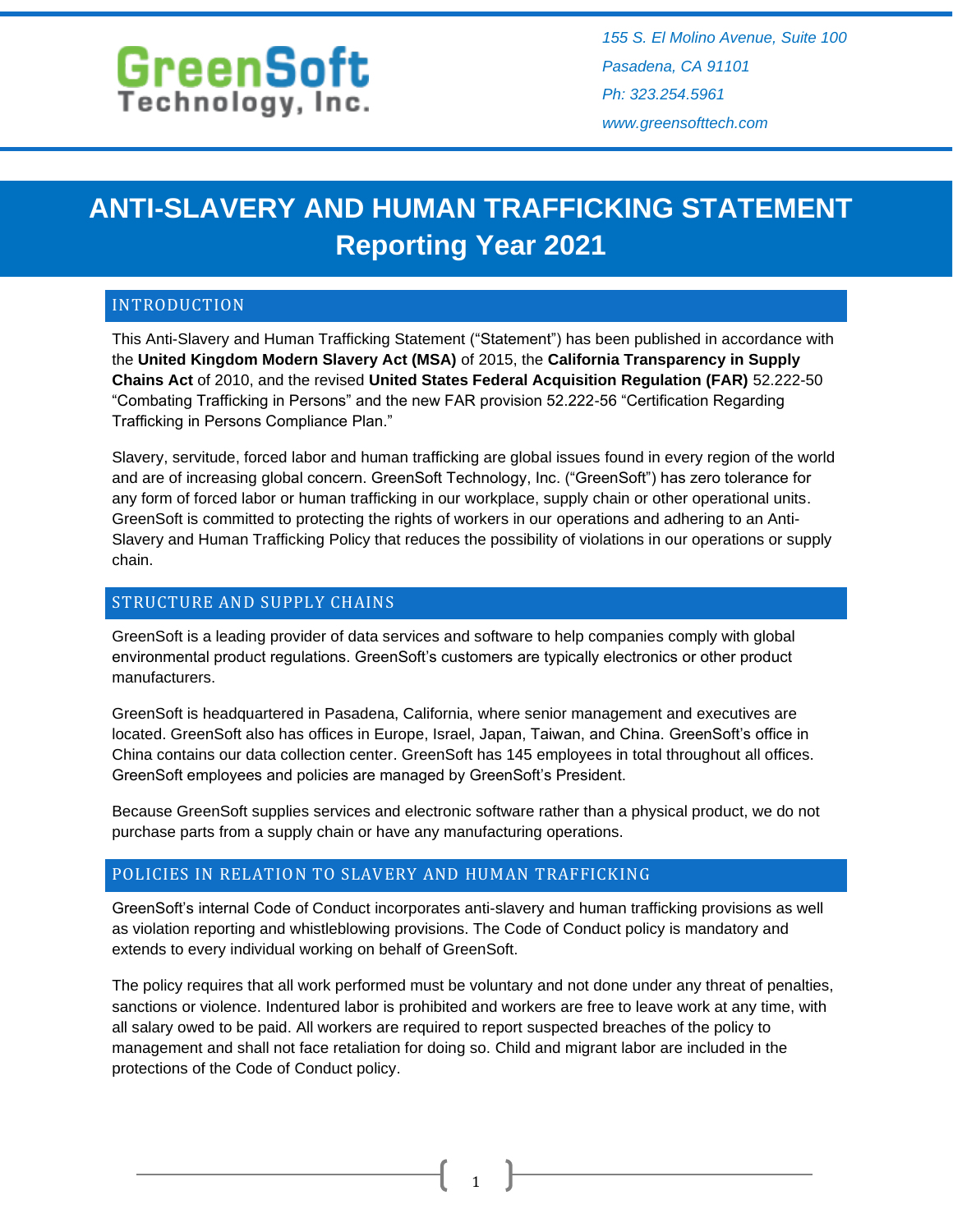The Code of Conduct and this Statement is issued to all employees at the start of their employment with GreenSoft. Employees must sign acknowledgement of receipt and understanding of the Code of Conduct and the Statement. The Code of Conduct provides employees with information on how to report issues to the Global Human Trafficking Hotline.

#### DUE DILIGENCE PROCESS IN RELATION TO SLAVERY AND HUMAN TRAFFICKING

The biggest exposure risk to slavery and human trafficking for organizations is in the product supply chains and organizational units outside of the organization's direct operation. GreenSoft has a reduced risk in this regard because we do not have a supply chain or a physical product that is manufactured.

Therefore, our internal risk assessment finds that GreenSoft's biggest slavery and human trafficking risk is our China office. GreenSoft has taken steps to reduce the risk or potential for slavery and human trafficking in our China office by embedding respect for human rights and zero tolerance of modern slavery into our Code of Conduct that all employees must sign at the start of their employment with GreenSoft.

GreenSoft's President, located in the Pasadena, CA USA office, visits the China office at a minimum of twice per year to monitor and evaluate the measures in place in regards to key performance indicators, adherence to the Code of Conduct and Anti-Slavery and Human Trafficking Policy. Employees are able to report violations and/or engage with management in English or Chinese.

The impact and risk assessment performed by GreenSoft's President includes engagement with employees at all levels within the China office and communication with employees on the risk, policy and reporting mechanisms related to modern slavery and human trafficking. Additionally, management-level employees have undergone anti-slavery and human trafficking training, detailed below in this Statement.

# EFFECTIVE ACTION TAKEN TO ADDRESS MODERN SLAVERY

GreenSoft believes in full disclosure and presenting an accurate picture of our actions and progress on reducing the risk of modern slavery in our operations. Any instances of modern slavery or corrective actions that have had to be taken will be included in this annual Statement.

In 2021, no gaps in compliance with the MSA or FAR regulations, or with GreenSoft's internal Code of Conduct, were observed by or reported to GreenSoft; therefore, no corrective actions were taken.

All GreenSoft employees have previously been issued a copy of the Code of Conduct and Anti-Slavery and Human Trafficking Statement, and have signed an acknowledgement of receipt and understanding of the Code of Conduct. All new hires receive a copy of the Code of Conduct and this Statement at the start of their employment with GreenSoft.

#### TRAINING ON MODERN SLAVERY AND TRAFFICKING

GreenSoft's Anti-Slavery and Human Trafficking training is designed to help employees across the organization understand the principles, objectives and implications of GreenSoft's Code of Conduct. Employees are encouraged to raise ethical questions or concerns, and are made aware of their rights and the company's zero tolerance policy on modern slavery and human trafficking.

2